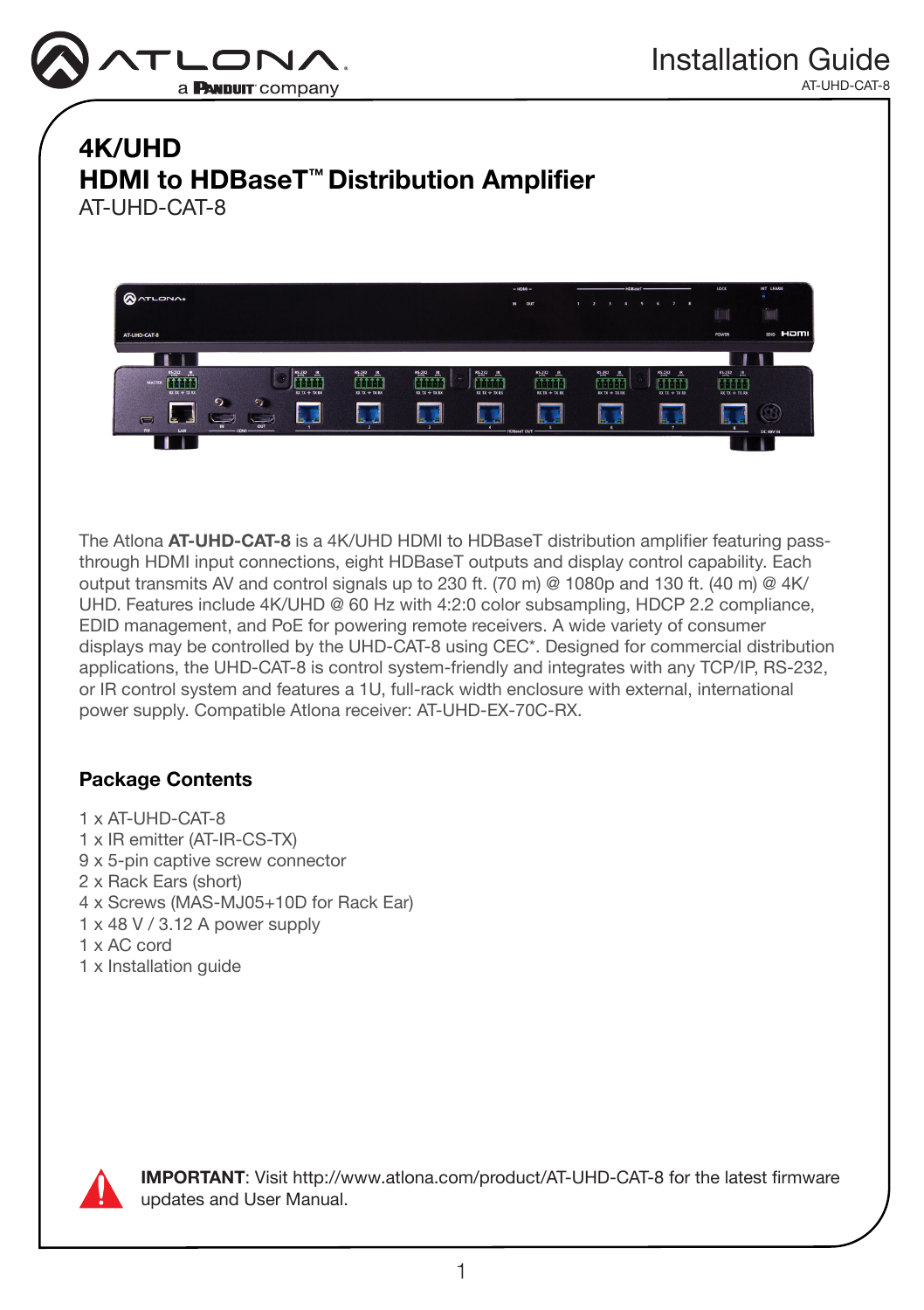

### Front Panel Descriptions



#### 1 HDMI Indicators

Displays the status of the HDMI IN and HDMI OUT ports. When connected to a source or display (sink) device, respectively, the LED indicator will be blue.

#### 2 HDBaseT Indicators Displays the status of the HDBaseT OUT

ports. When connected to an HDBaseT receiver, the LED indicator will be blue.

#### 3 Lock

This LED will be blue when the unit is locked.

#### 4 POWER

Press this button to power-on or place the unit into standby mode.

#### 5 INT

This LED indicator will be blue when the unit is using an internal EDID.

#### 6 LEARN

This LED indicator will flash when a downstream EDID is being read into memory. Refer to the User Manual for more information.

#### 7 EDID

This LED indicator will flash when a downstream EDID is being read into memory.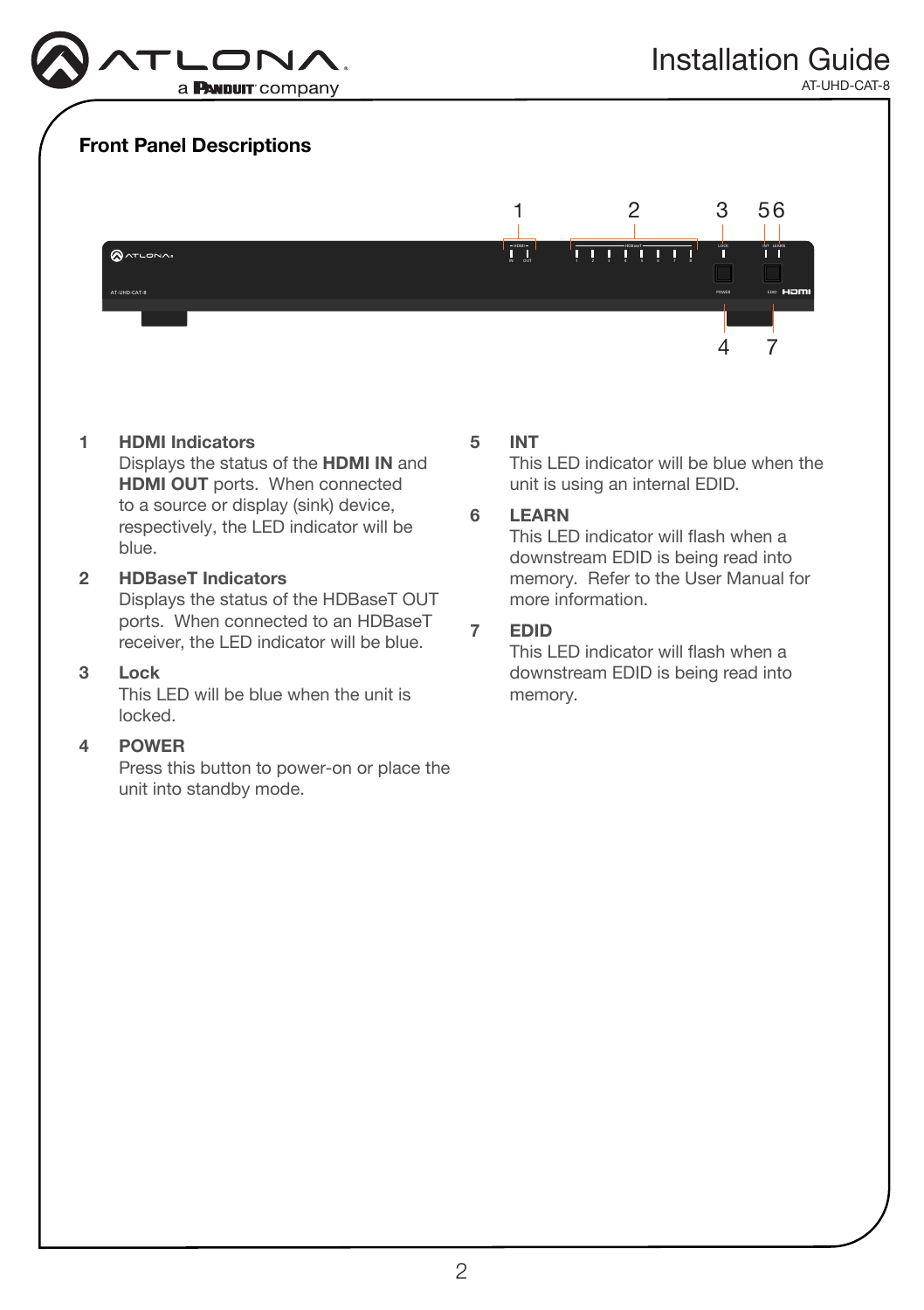

# Rear Panel Descriptions



#### 1 FW

Connect a mini USB-to-USB cable from this port, to a computer, to update the firmware of the AT-UHD-CAT-8.

#### 2 RS-232 / IR (MASTER)

Connect a control system or other DTE device to this port to control the AT-UHD-CAT-8.

#### 3 LAN

Connect an Ethernet cable from this port to the network.

#### 4 HDMI

Connect an HDMI cable from the source to the IN port. Connect an HDMI cable from the display (sink) device to the OUT port.

#### 5 RS-232/IR 1 - RS-232/IR 8

Connect a control system or other DTE device to these ports for pass-through zone control. Each of these ports uses the associated HDBaseT OUT port. This allows RS-232 command data to be sent to a display (sink) device connected to a PoE-compatible receiver.

#### 6 HDBaseT OUT

Connect Ethernet cables from these ports to PoE-compatible receivers.

#### 7 DC 48V

Connect the included power supply to this power receptacle.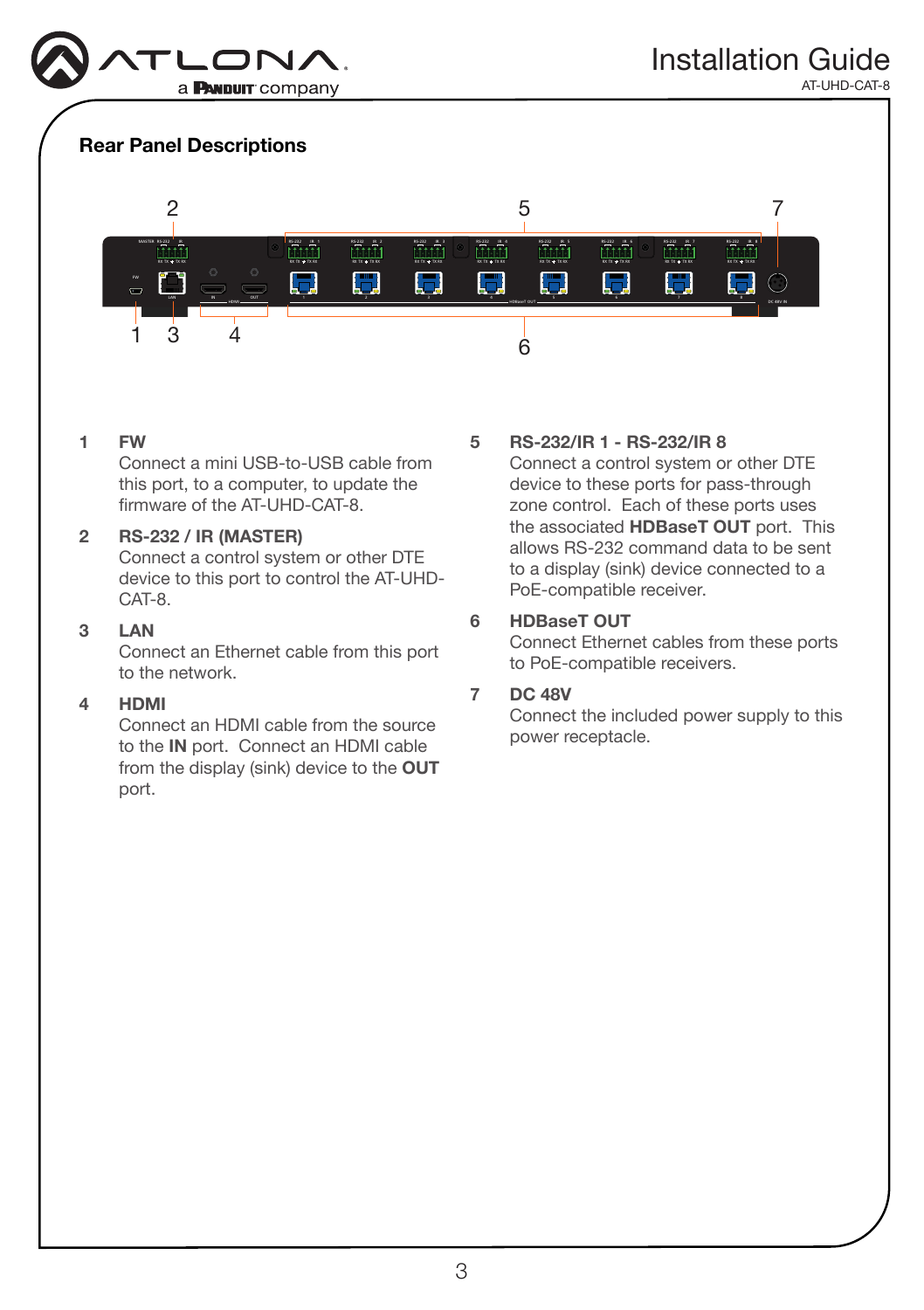

# RS-232

The AT-UHD-CAT-8 provides five RS-232 ports. The RS-232/IR MASTER port is used to control the AT-UHD-CAT-8 using a control system or other DTE equipment. **RS-232/IR 1** through **RS-**232/IR 8 ports are used in conjunction with the HDBaseT OUT 1 through HDBaseT OUT 8 ports. RS-232 data is passed through over the respective **HDBaseT OUT** port (zone) to a sink device connected to a PoE-compatible the receiver. This step is optional.

- 1. Use wire strippers to remove a portion of the cable jacket.
- 2. Remove at least 3/16" (5 mm) from the insulation of the RX, TX, and GND wires.
- 3. Insert the TX, RX, and GND wires into correct terminal using one of the included 5-pin captive screw connectors.
- 4. Tighten the captive screws to secure the wires in place. Do not over-tighten or use hightorque devices to prevent damage to the connector block.



NOTE: Typical DB9 connectors use pin 2 for TX, pin 3 for RX, and pin 5 for ground. On some devices functions of pins 2 and 3 are reversed.



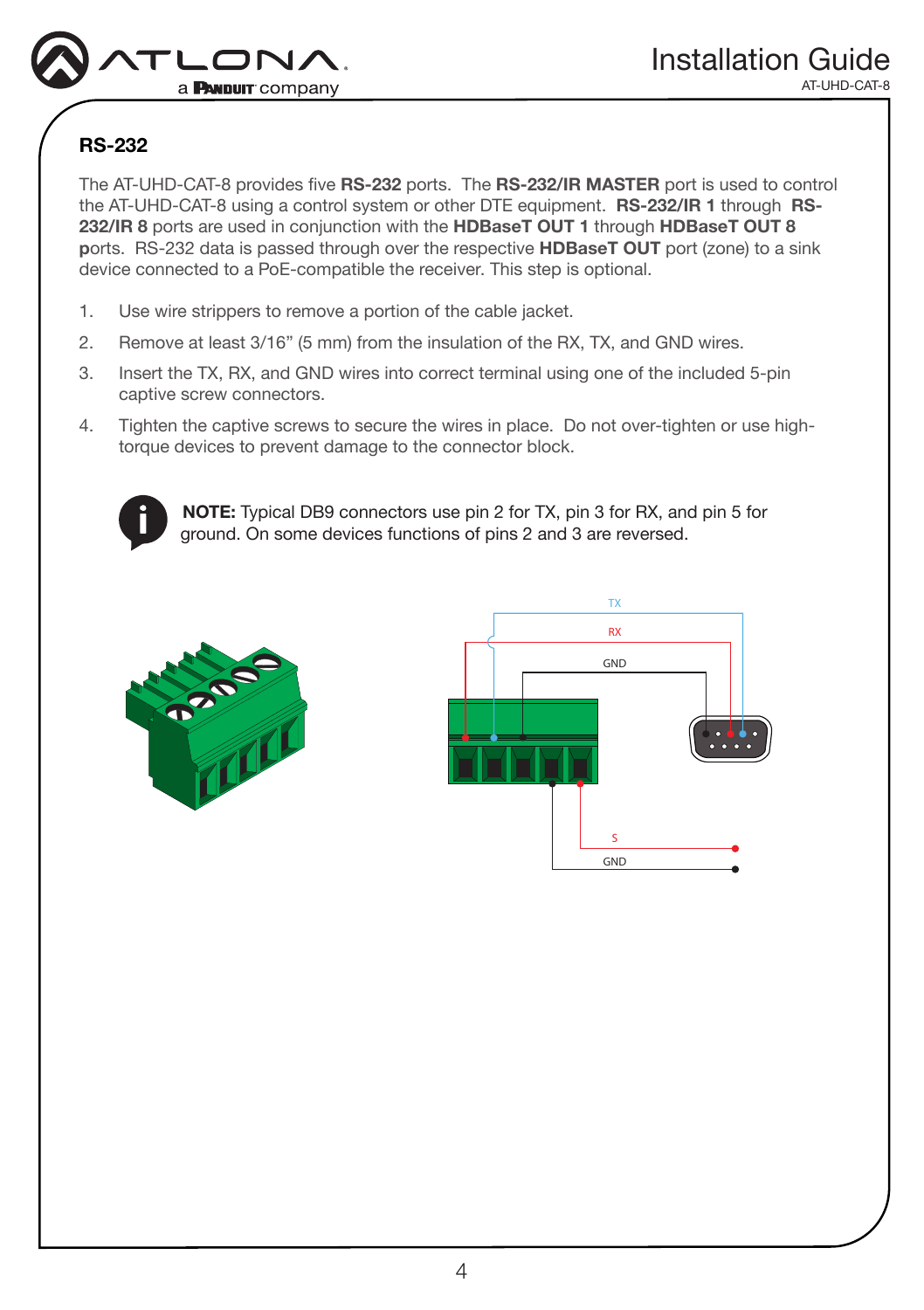

# Installation

- 1. Connect an HDMI cable from a UHD/HD source to the HDMI IN port.
- 2. Connect an HDMI cable from the **HDMI OUT** port to a display (sink) device.
- 3. Connect up to eight Ethernet cables from the HDBaseT OUT ports to compatible PoEcapable receivers.
- 4. Connect an Ethernet cable from the LAN port to the Local Area Network (LAN). This step will be required in order to access the built-in web server.
- 5. Connect the included power supply to the DC 48V connector and connect the power cord to an available electrical outlet.

### **Optional**

- 6. Connect an RS-232 or IR cable from the control system or other DTE device to the RS-232/ IR ports:
	- MASTER RS-232/IR Connecting to this port will provide direct control of the AT-UHD-CAT-8. Control can be performed using either RS-232 or electrical IR.
	- RS-232/IR 1 through RS-232/IR 8 Each of these ports is associated to the respective HDBaseT OUT port. This allows RS-232 pass-through zone control of a display (sink) device that is connected to a PoE-compatible receiver. Control can be performed using RS-232 or electrical IR.

# IP Configuration

By default, the AT-UHD-CAT-8 is set to DHCP mode, allowing a DHCP server (if present) to assign the unit an IP address. If a DHCP server is not found within 15 seconds, then the unit will be placed in Auto IP mode and use a self-assigned IP address within the range of 169.254.xxx.xxx. If DHCP or Auto IP mode are not desired, the unit can be placed into static IP mode by using the POWER button on the front panel.

### Switching the IP mode

Press and hold the POWER button for approximately 15 seconds. Once the LOCK LED indicator begins to flash, release the **POWER** button. The number of flashes will indicate the currently selected IP mode:

| <b>LED flashes</b> | Description    |                                                                             |
|--------------------|----------------|-----------------------------------------------------------------------------|
| Two                | DHCP mode      |                                                                             |
| Four               | Static IP mode | IP address: 192.168.1.254<br>Netmask: 255.255.255.0<br>Gateway: 192.168.1.1 |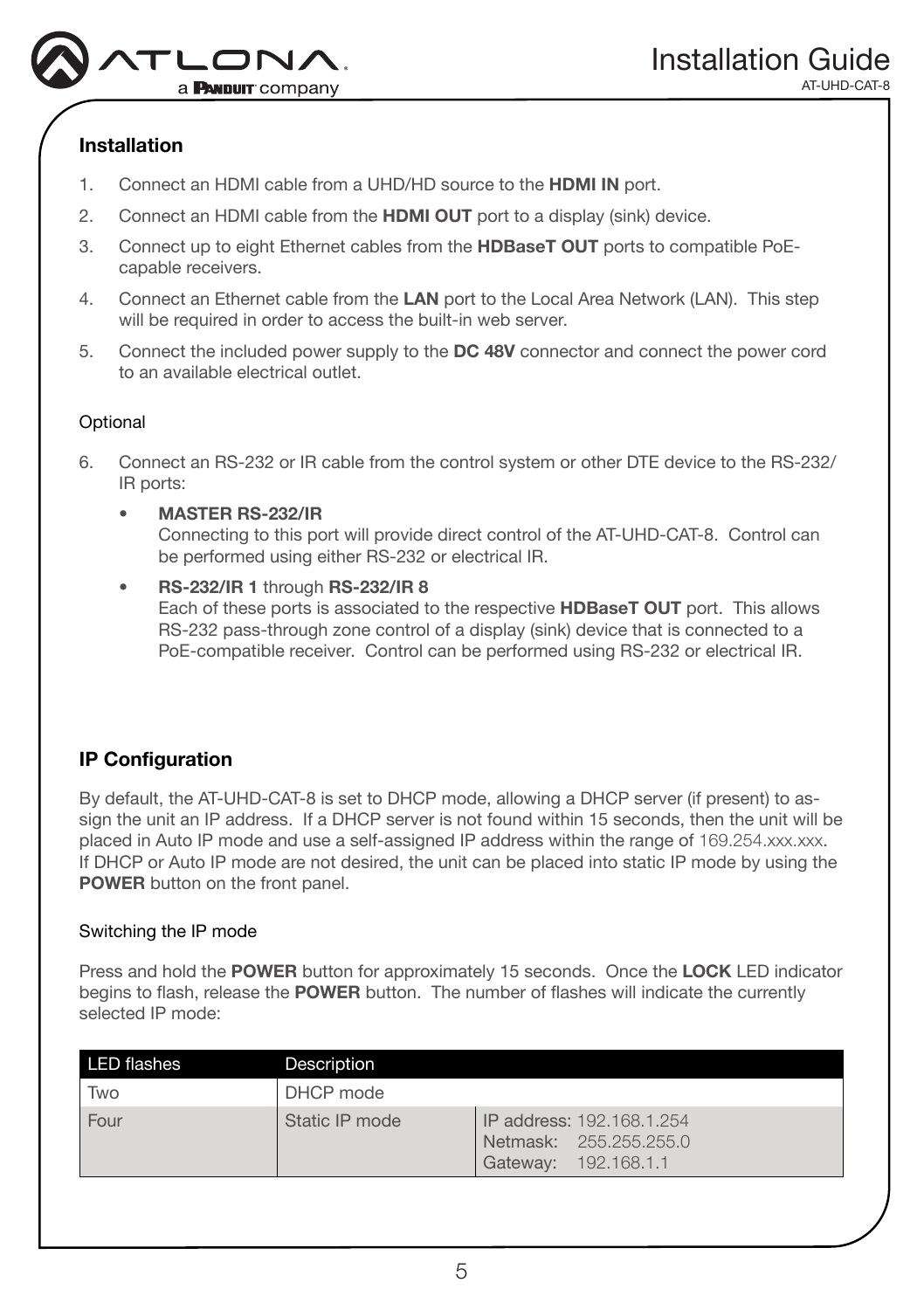

# Accessing the web GUI

The AT-UHD-CAT-8 includes a built-in web GUI, which allows easy management and control of all features. Follow the instructions below to access the web GUI.

- 1. Make sure that an Ethernet cable is connected between the LAN port on the AT-UHD-CAT-8 and the network.
- 2. Launch a web browser and enter the IP address of the unit. If the default static IP address is being used, enter 192.168.1.254.
- 3. The AT-UHD-CAT-8 Login page will be displayed.
- 4. Enter the following information on the Login page.

Login: root Password: Atlona

- 5. Click the Login button.
- 6. Refer to User Manual for detailed operation of the web GUI.

### Velocity<sup>™</sup> with Integrated AMS

For easy configuration of Atlona devices, Velocity with Integrated AMS is available from https:// atlona.com/AMS for free. Two options can be used for installation: The free Linux-based software download or the easy-to-install server hardware (AT-AMS-HW).

Once AMS has been set up:

- 1. Open a browser on the same network as AMS and go to the IP of AMS. View the AMS installation instructions on how to find the IP of the software, if necessary.
- 2. Enter the login information on the AMS web page, then click the Login button.
- 3. View the AT-UHD-CAT-8 manual for routing and configuration.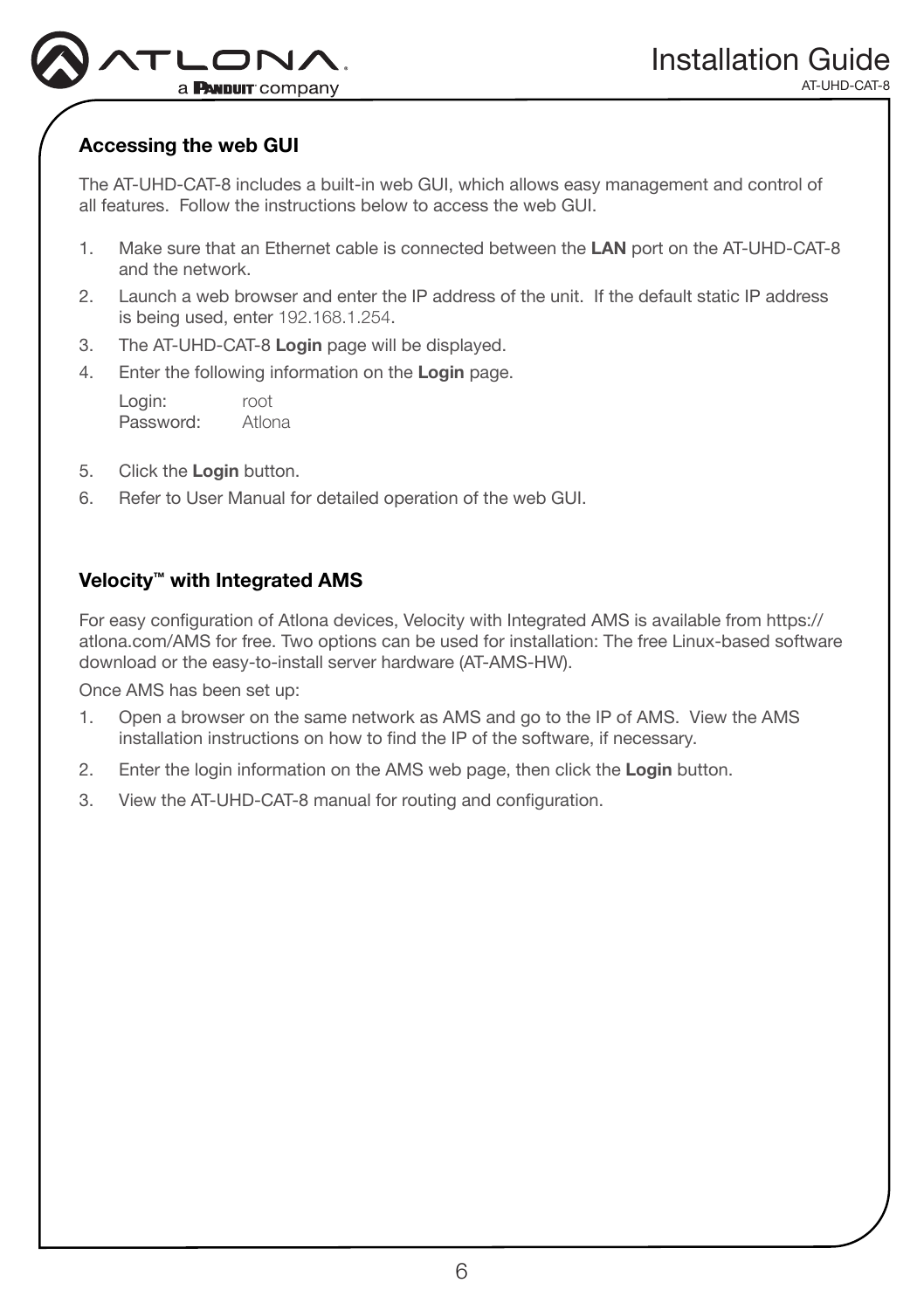

### Mounting Instructions

The AT-UHD-CAT-8 can be mounted in a rack using the included rack ears.

- 1. Attach the included rack ears to each side of the AT-UHD-CAT-8, using the included screws.
- 2. Secure the unit in the rack, using rack screws (not included).

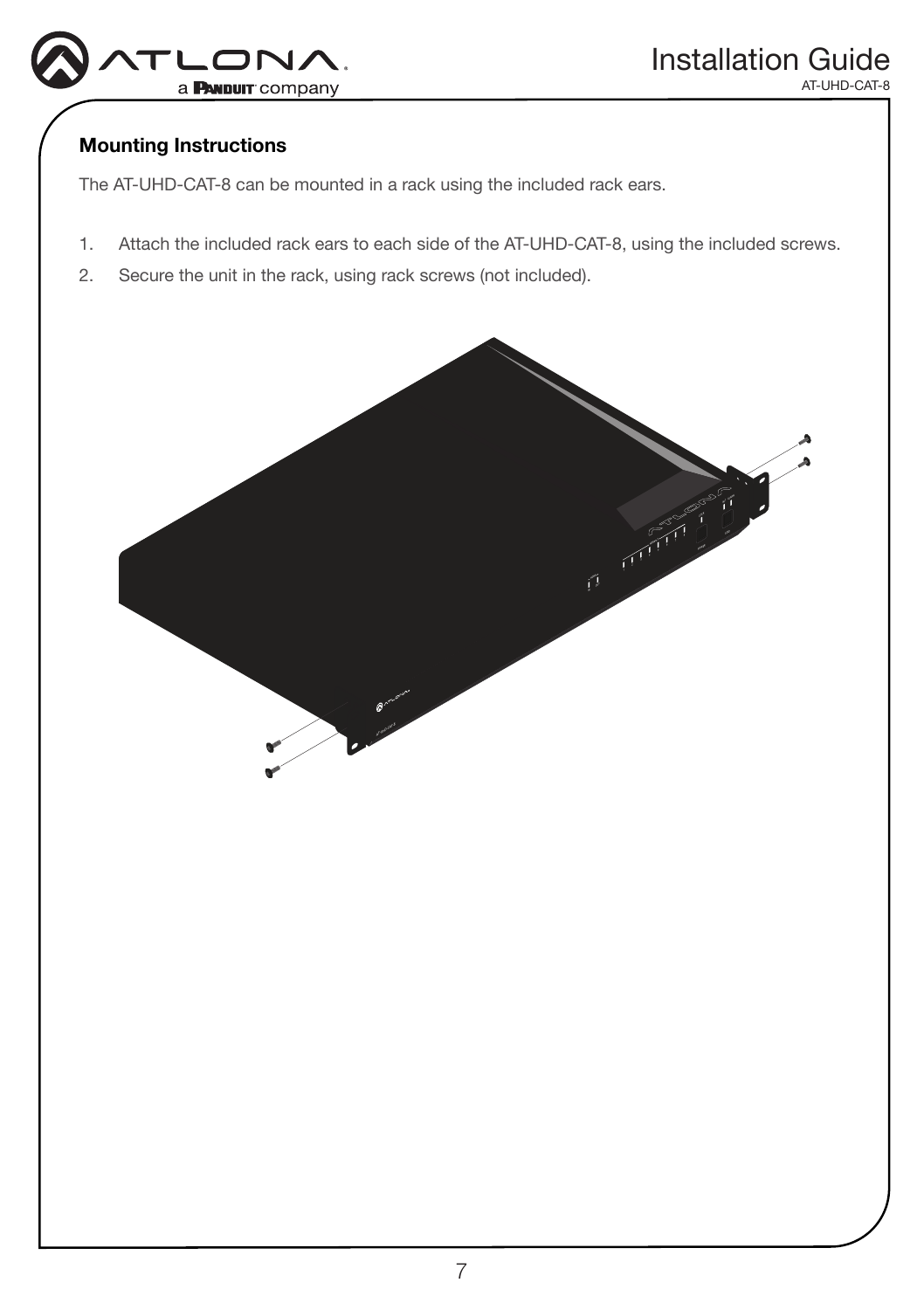

# Troubleshooting

| Problem                                                             | <b>Solution</b>                                                                                                                                       |
|---------------------------------------------------------------------|-------------------------------------------------------------------------------------------------------------------------------------------------------|
| What is the default static<br>IP address of the AT-UHD-<br>CAT-8?   | 192.168.1.254. However, by default the AT-UHD-CAT-8<br>۰<br>comes with DHCP enabled. To use the static IP address,<br>see the instructions on page 6. |
| How do I determine the IP<br>address of the unit?                   | Connect an RS-232 cable from a computer to the RS-232<br>$\bullet$<br>port and execute the IPCFG command.                                             |
| What does the EDID button<br>do?                                    | This button is used to switch between internal and<br>$\bullet$<br>external EDID modes. Refer to the User Manual for more<br>information.             |
| What is the current version<br>of firmware on the AT-UHD-<br>CAT-8? | To check the firmware version in the web GUI, login and go<br>$\bullet$<br>to the Info page.                                                          |
|                                                                     | To check the firmware version using RS-232 or Telnet,<br>$\bullet$<br>execute the Version command.                                                    |
| What is the firmware<br>upgrade procedure?                          | Refer to the User Manual for instructions on upgrading the<br>٠<br>firmware.                                                                          |
| The front-panel buttons are<br>not working.                         | Check to make sure that the AT-UHD-CAT-8 is not locked.<br>$\bullet$<br>If the LOCK LED indicator is blue, then the unit is locked.                   |
|                                                                     | To unlock the unit using the web GUI, login and click the<br>$\bullet$<br>Lock toggle button to the UNLOCK position.                                  |
|                                                                     | To unlock the unit using RS-232 or Telnet, execute the<br>$\bullet$<br>Unlock command.                                                                |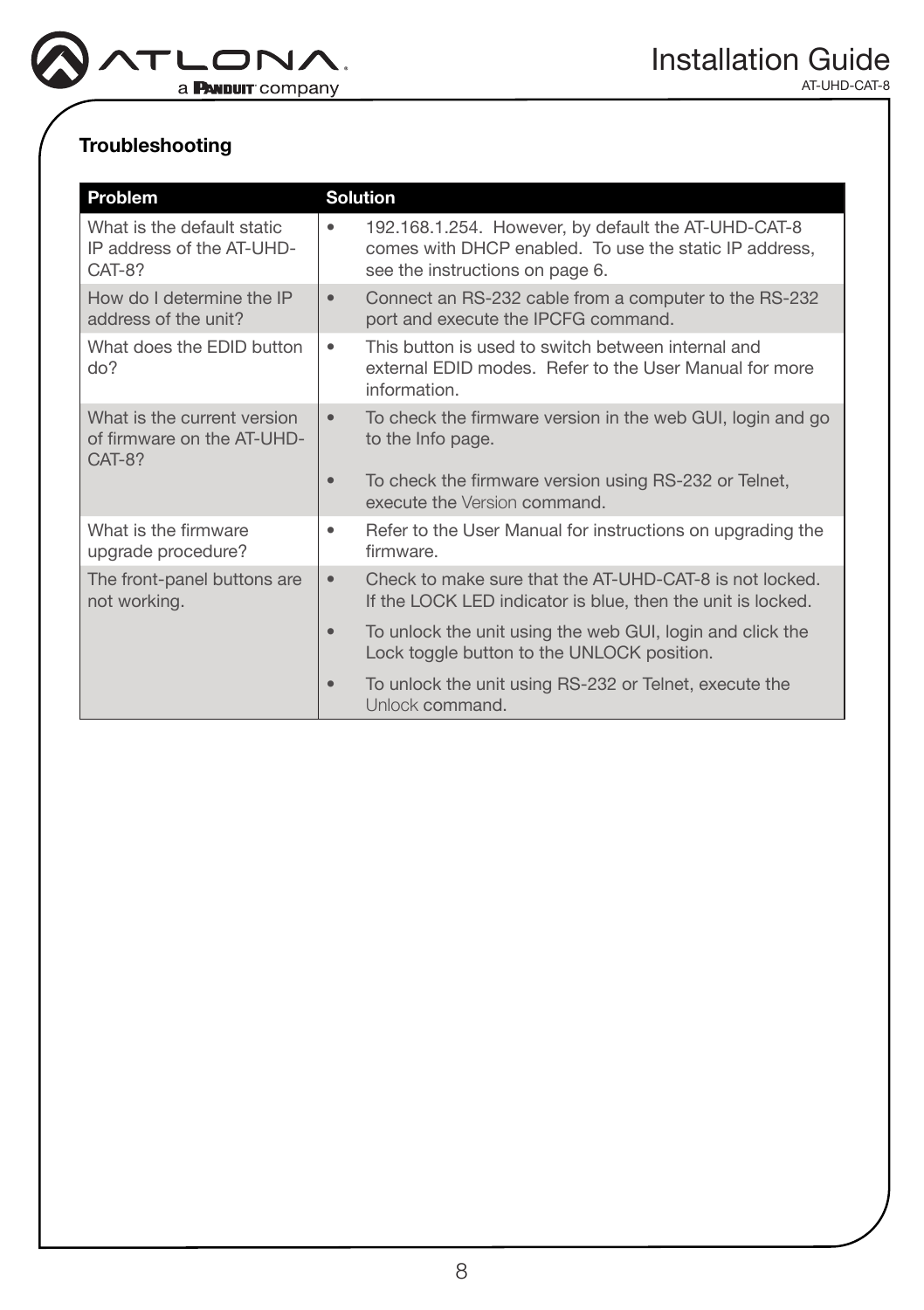

Notes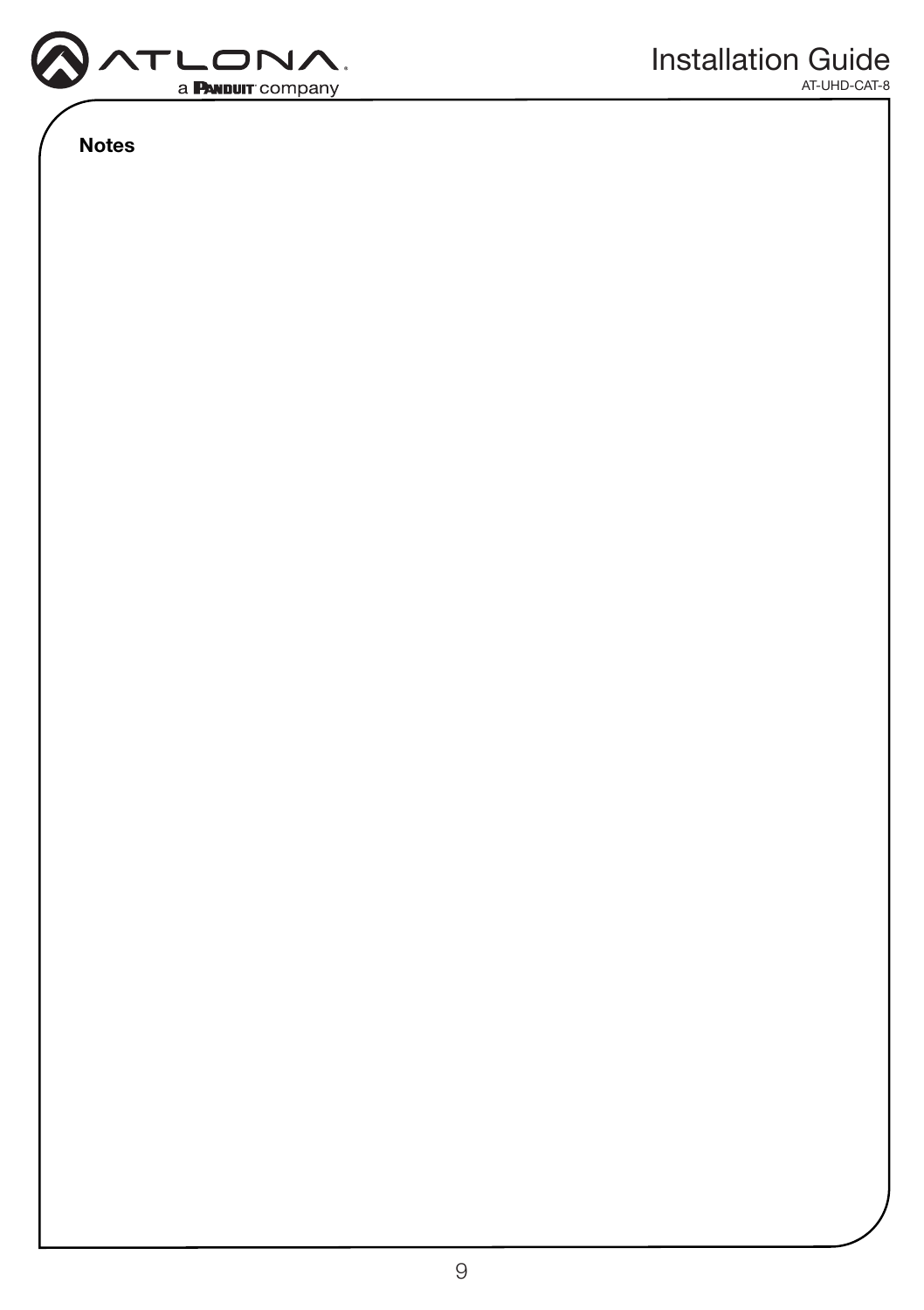

Notes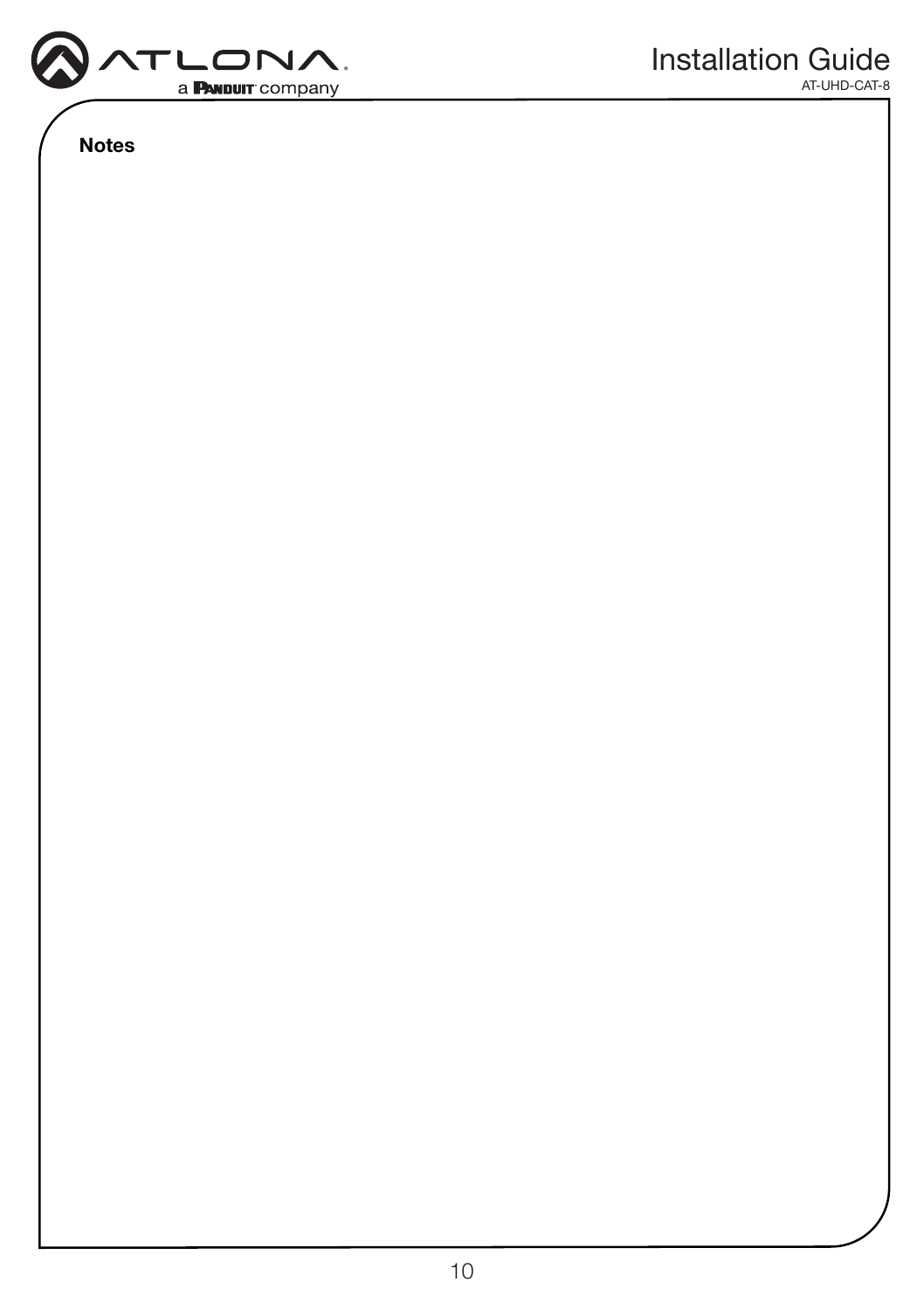

Notes